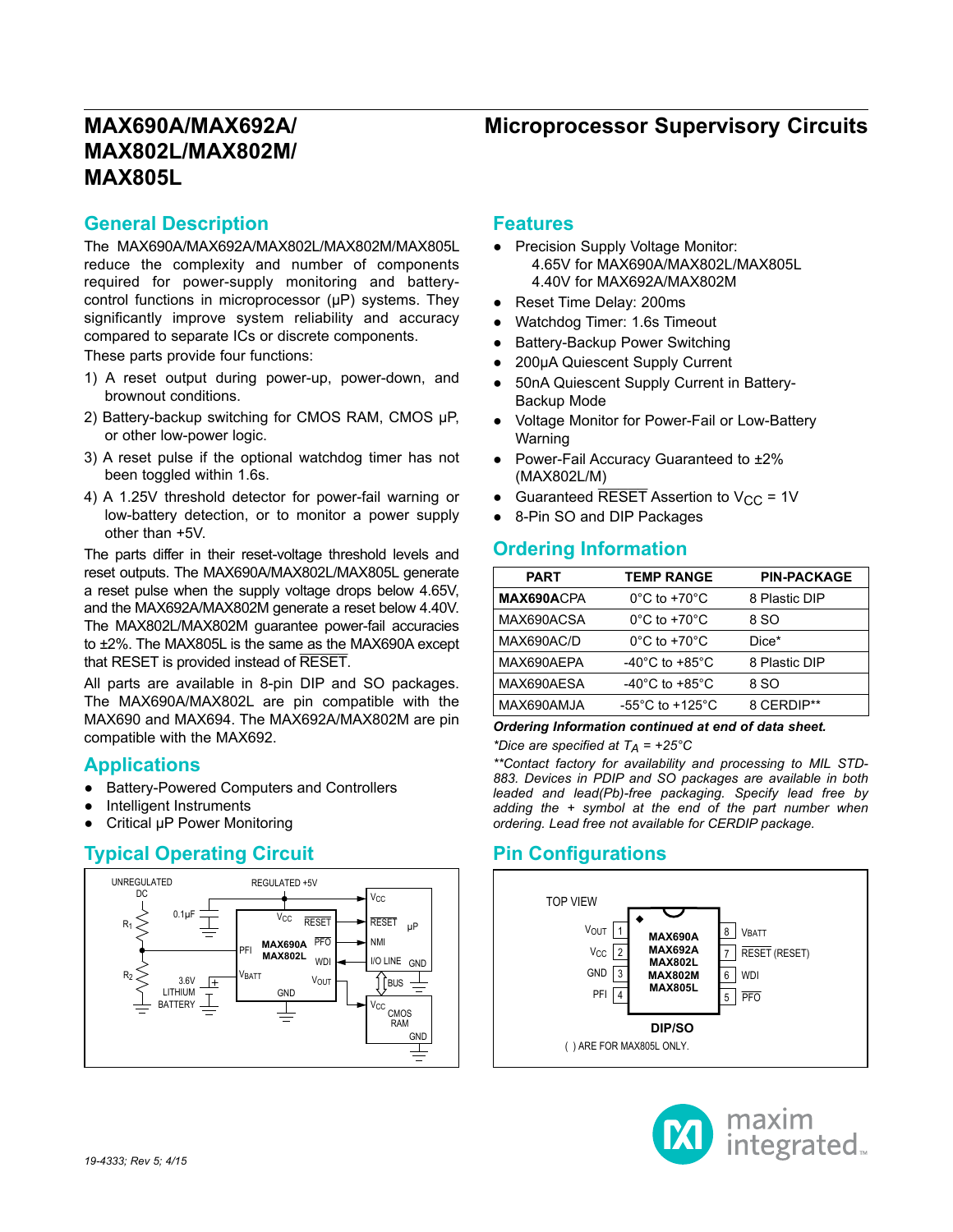#### **Absolute Maximum Ratings**

Terminal Voltage (with respect to GND)

| Terminal Voltage (with respect to GND) |                                                 |
|----------------------------------------|-------------------------------------------------|
|                                        | <b>Continuous Power Dissipation</b>             |
|                                        | Plastic DIP (derate 9.09mW/°C above +70°C)727mW |
|                                        |                                                 |
| Input Current                          | CERDIP (derate 8.00mW/°C above +70°C)640mW      |
|                                        | <b>Operating Temperature Ranges:</b>            |
|                                        | MAX69_AC__, MAX80__C__0°C to +70°C              |
|                                        |                                                 |
| <b>Output Current</b>                  |                                                 |
|                                        |                                                 |
|                                        |                                                 |

**Note 1:** The input voltage limits on PFI and WDI may be exceeded if the current into these pins is limited to less than 10mA.

Stresses beyond those listed under "Absolute Maximum Ratings" may cause permanent damage to the device. These are stress ratings only, and functional operation of the device at these<br>or any other conditions beyond those in *device reliability.*

#### **Electrical Characteristics**

(V<sub>CC</sub> = 4.75V to 5.5V for MAX690A/MAX802L/MAX805L, V<sub>CC</sub> = 4.5V to 5.5V for MAX692A/MAX802M, V<sub>BATT</sub> = 2.8V, T<sub>A</sub> = T<sub>MIN</sub> to T<sub>MAX</sub>, unless otherwise noted.)

| <b>PARAMETER</b>                                                         | <b>SYMBOL</b>   |                                                    | <b>CONDITIONS</b>              | <b>MIN</b>             | <b>TYP</b>               | <b>MAX</b> | <b>UNITS</b> |  |
|--------------------------------------------------------------------------|-----------------|----------------------------------------------------|--------------------------------|------------------------|--------------------------|------------|--------------|--|
|                                                                          |                 | MAX69 AC, MAX802 C                                 |                                | 1.0                    |                          | 5.5        |              |  |
| Operating Voltage Range,<br>$V_{\text{CC}}$ , $V_{\text{BATT}}$ (Note 2) |                 | <b>MAX805LC</b>                                    | 1.1                            |                        | 5.5                      | $\vee$     |              |  |
|                                                                          |                 | MAX69 AE/M, MAX80 E                                |                                | 1.2                    |                          | 5.5        |              |  |
|                                                                          |                 | MAX69_AC, MAX802_C                                 |                                |                        | 200                      | 350        | μA           |  |
| Supply Current (Excluding IOUT)                                          | ISUPPLY         | MAX69_AE/M, MAX802_E, MAX805LE/M                   |                                |                        | 200                      | 500        |              |  |
| I <sub>SUPPLY</sub> in Battery-Backup                                    |                 | $V_{CC}$ = 0V,                                     | $T_A$ = +25°C                  |                        | 0.05                     | 1.0        |              |  |
| Mode (Excluding $I_{\text{OUT}}$ )                                       |                 | $VBATT = 2.8V$                                     | $T_A$ = $T_{MIN}$ to $T_{MAX}$ |                        |                          | 5.0        | μA           |  |
| <b>VBATT Standby Current</b>                                             |                 | $5.5V > V_{CC}$                                    | $T_A = +25$ °C                 | $-0.1$                 |                          | 0.02       |              |  |
| (Note 3)                                                                 |                 | $V_{\text{BAT}}$ +0.2V                             | $T_A$ = $T_{MIN}$ to $T_{MAX}$ | $-1.0$                 |                          | 0.02       | μA           |  |
| V <sub>OUT</sub> Output                                                  |                 | $I_{\text{OUT}} = 5 \text{mA}$<br>$I_{OUT} = 50mA$ |                                | $V_{CC}$<br>$-0.05$    | $V_{\rm CC}$<br>$-0.025$ |            | $\vee$       |  |
|                                                                          |                 |                                                    |                                | $V_{\rm CC}$<br>$-0.5$ | $V_{\rm CC}$<br>$-0.25$  |            |              |  |
| VOUT in Battery-Backup Mode                                              |                 | $IOUT = 250µA, VCC < VBATT - 0.2V$                 |                                | VBATT<br>$-0.1$        | <b>VBATT</b><br>$-0.02$  |            | V            |  |
| Battery Switch Threshold, V <sub>CC</sub>                                |                 | Power-up                                           |                                |                        | 20                       |            | mV           |  |
| to V <sub>BATT</sub>                                                     |                 | $V_{CC}$ < $V_{RT}$                                | Power-down                     |                        | $-20$                    |            |              |  |
| <b>Battery Switchover Hysteresis</b>                                     |                 |                                                    |                                |                        | 40                       |            | mV           |  |
|                                                                          |                 | MAX690A, MAX802L, MAX805L                          |                                | 4.50                   | 4.65                     | 4.75       |              |  |
| <b>Reset Threshold</b>                                                   |                 | MAX692A, MAX802M                                   |                                | 4.25                   | 4.40                     | 4.50       | $\vee$       |  |
|                                                                          | $V_{RT}$        | MAX802L, $T_A$ = +25°C, V <sub>CC</sub> falling    |                                | 4.55                   |                          | 4.70       |              |  |
|                                                                          |                 | MAX802M, $T_A$ = +25°C, V <sub>CC</sub> falling    |                                | 4.30                   |                          | 4.45       |              |  |
| <b>Reset Threshold Hysteresis</b>                                        |                 |                                                    |                                |                        | 40                       |            | mV           |  |
| <b>Reset Pulse Width</b>                                                 | t <sub>RS</sub> |                                                    |                                | 140                    | 200                      | 280        | ms           |  |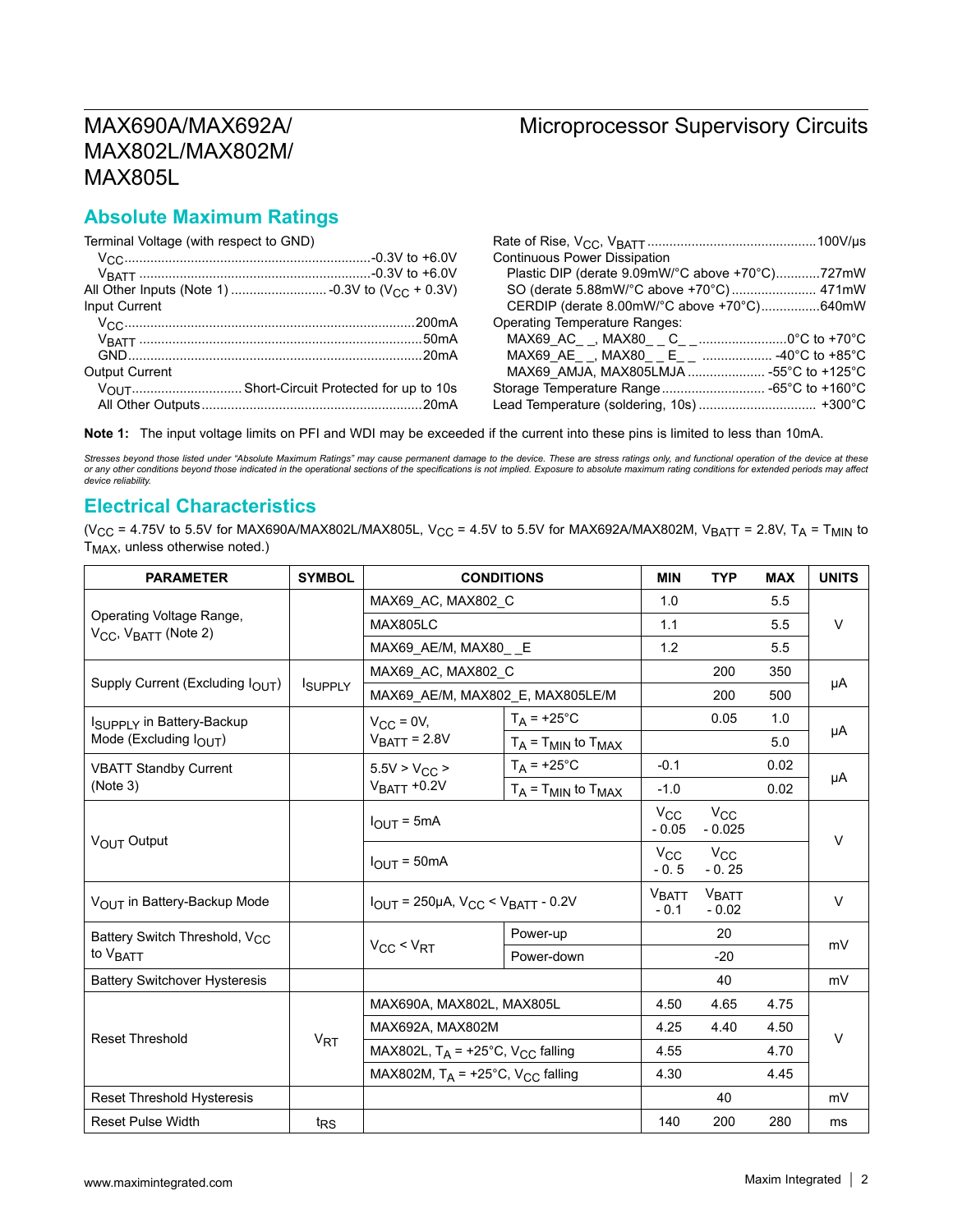# MAX690A/MAX692A/ MAX802L/MAX802M/ MAX805L

#### **Electrical Characteristics (continued)**

(V<sub>CC</sub> = 4.75V to 5.5V for MAX690A/MAX802L/MAX805L, V<sub>CC</sub> = 4.5V to 5.5V for MAX692A/MAX802M, V<sub>BATT</sub> = 2.8V, T<sub>A</sub> = T<sub>MIN</sub> to  $T_{MAX}$ , unless otherwise noted.)

| <b>PARAMETER</b>             | <b>SYMBOL</b>   |                                                                     | <b>CONDITIONS</b>                                          | <b>MIN</b>     | <b>TYP</b> | <b>MAX</b> | <b>UNITS</b> |
|------------------------------|-----------------|---------------------------------------------------------------------|------------------------------------------------------------|----------------|------------|------------|--------------|
|                              |                 | $I_{\text{SOURCE}} = 800 \mu A$                                     |                                                            |                |            |            |              |
|                              |                 | $I_{SINK}$ = 3.2mA                                                  |                                                            |                | 0.4        |            |              |
| <b>RESET Output Voltage</b>  |                 | $I_{SINK} = 50 \mu A$                                               | MAX69_AC, MAX802_C, V <sub>CC</sub> = 1.0V                 |                |            | 0.3        | V            |
|                              |                 | MAX69_AE/M, MAX802_E,<br>$V_{CC}$ = 1.2V, $I_{SINK}$ = 100µA        |                                                            |                |            | 0.3        |              |
|                              |                 | MAX805LC, $I_{\text{SOURCE}}$ = 4µA, $V_{CC}$ = 1.1V                |                                                            | 0.8            |            |            |              |
|                              |                 |                                                                     | MAX805LE/M, $I_{\text{SOURCE}} = 4\mu A$ , $V_{CC} = 1.2V$ | 0.9            |            |            | v            |
| <b>RESET Output Voltage</b>  |                 | $MAX805L$ , $I_{SOURCE} = 800 \mu A$<br>MAX805L, $I_{SINK}$ = 3.2mA |                                                            | $V_{CC}$ - 1.5 |            |            |              |
|                              |                 |                                                                     |                                                            |                |            | 0.4        |              |
| <b>Watchdog Timeout</b>      | t <sub>WD</sub> |                                                                     |                                                            | 1.00           | 1.60       | 2.25       | s            |
| <b>WDI Pulse Width</b>       | t <sub>WP</sub> | $V_{IL}$ = 0.4V, $V_{IH}$ = (0.8) (V <sub>CC</sub> )                |                                                            | 50             |            |            | ns           |
| WDI Input Threshold (Note 4) |                 | $V_{CC}$ = 5V                                                       | Logic low                                                  |                |            | 0.8        | $\vee$       |
|                              |                 |                                                                     | Logic high                                                 | 3.5            |            |            |              |
| <b>WDI Input Current</b>     |                 | $WDI = V_{CC}$                                                      |                                                            |                | 50         | 150        | μA           |
|                              |                 | $WDI = 0V$                                                          | $-150$                                                     | -50            |            |            |              |
|                              |                 | MAX69_A, MAX805L, V <sub>CC</sub> = 5V                              |                                                            | 1.20           | 1.25       | 1.30       | $\vee$       |
| <b>PFI Input Threshold</b>   |                 | MAX802_C/E, $V_{CC}$ = 5V                                           |                                                            | 1.225          | 1.250      | 1.275      |              |
| PFI Input Current            |                 |                                                                     |                                                            | $-25$          | 0.01       | 25         | nA           |
|                              |                 | $I_{\text{SOURCE}} = 800 \mu \text{A}$                              |                                                            | $V_{CC}$ - 1.5 |            |            | $\vee$       |
| PFO Output Voltage           |                 | $I_{SINK} = 3.2mA$                                                  |                                                            |                |            | 0.4        |              |

**Note 2:** Either V<sub>CC</sub> or V<sub>BATT</sub> can go to 0V, if the other is greater than 2.0V.

**Note 3:** "-" = battery-charging current, "+" = battery-discharging current.

Note 4: WDI is guaranteed to be in an intermediate, non-logic level state if WDI is floating and V<sub>CC</sub> is in the operating voltage range. WDI is internally biased to 35% of V<sub>CC</sub> with an input impedance of 50kΩ.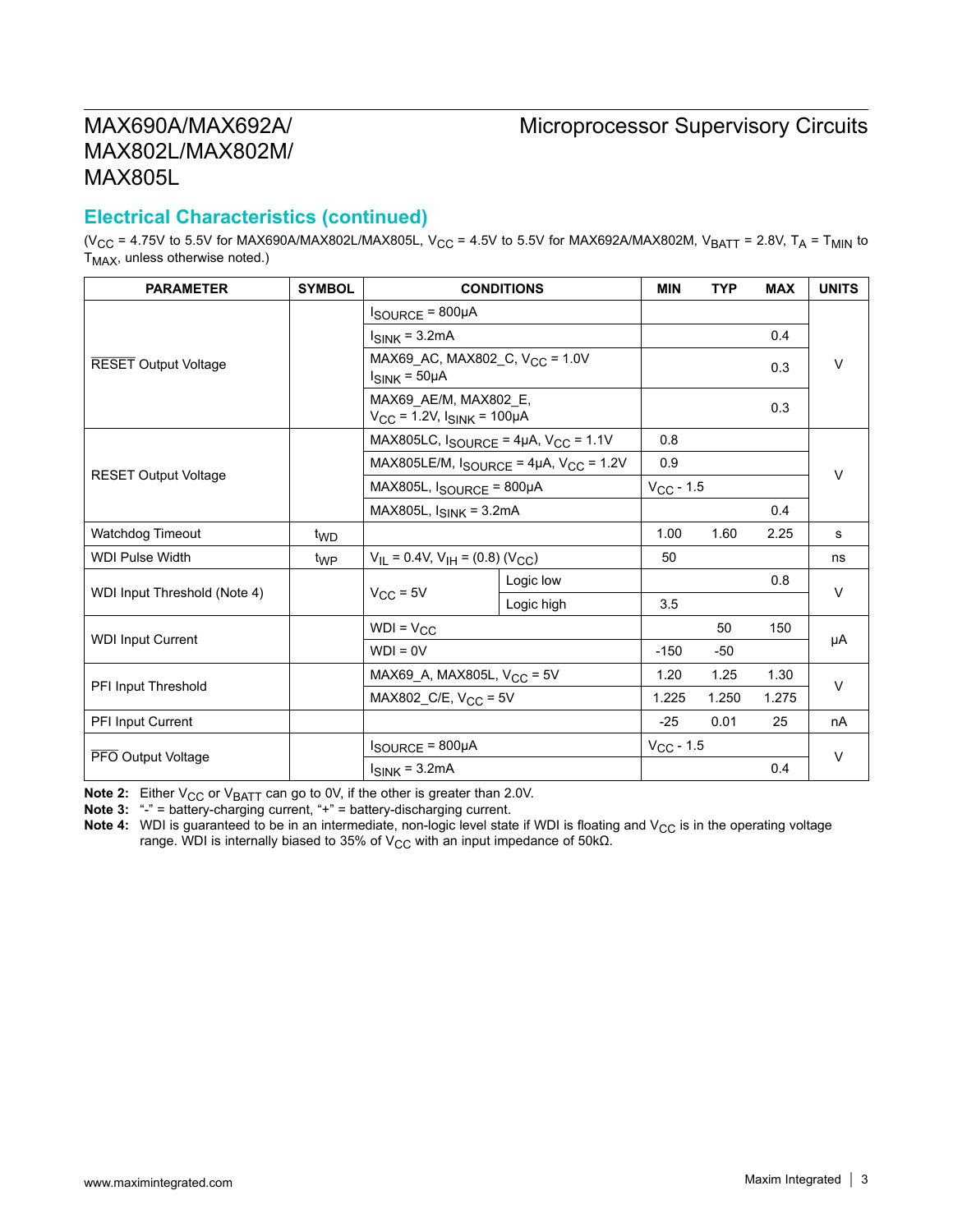# MAX690A/MAX692A/ MAX802L/MAX802M/ MAX805L

### **Typical Operating Characteristics**





**OUTPUT VOLTAGE**









**POWER-FAIL COMPARATOR RESPONSE TIME** MAX690A-MAX805L toc06





**MAX805L RESET RESPONSE TIME** VCC +4V MAX690A-MAX805L toc08

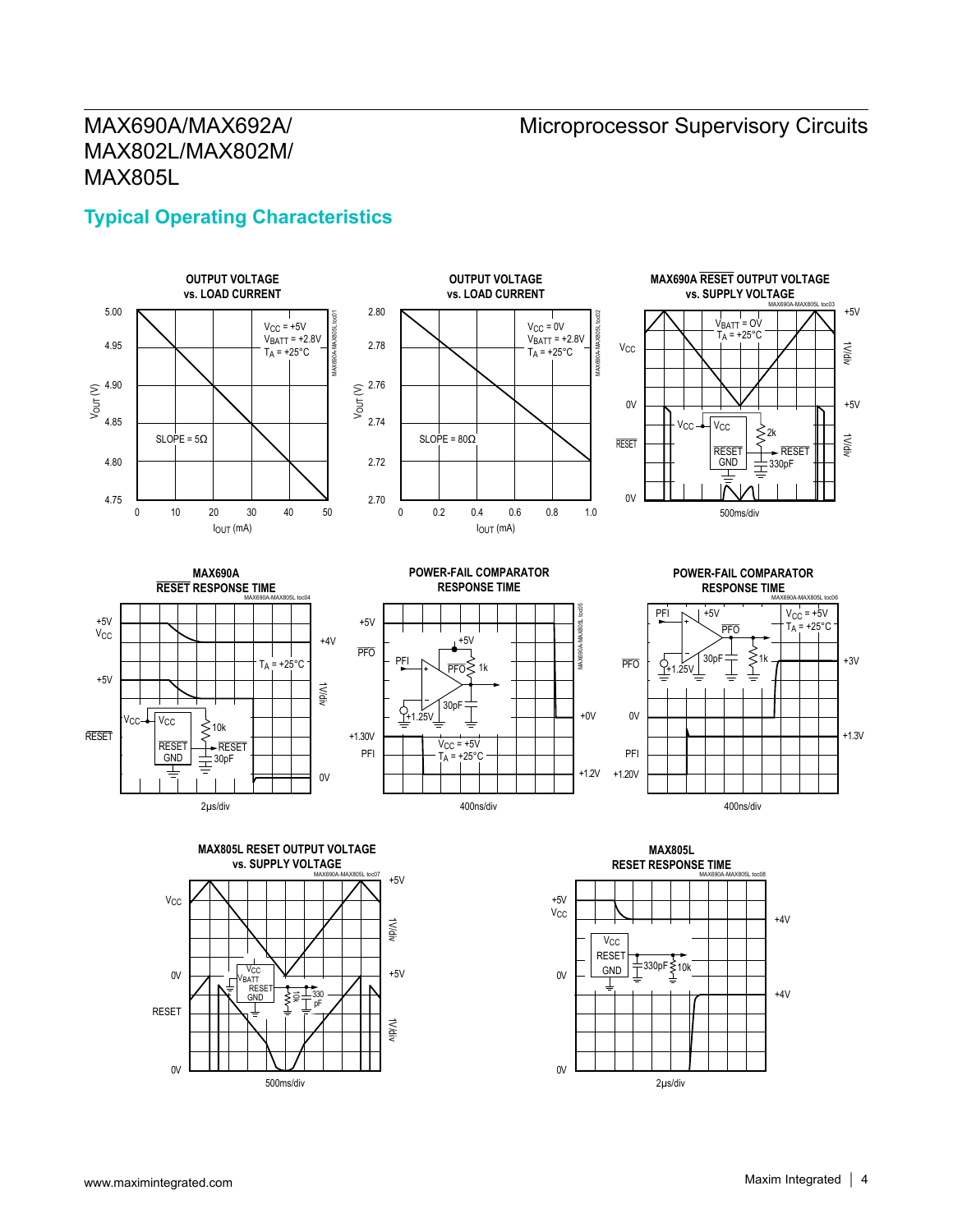# Microprocessor Supervisory Circuits

### **Pin Description**

| <b>PIN</b>                                |                |                  |                                                                                                                                                                                                                                                                                                                                                                                  |  |  |
|-------------------------------------------|----------------|------------------|----------------------------------------------------------------------------------------------------------------------------------------------------------------------------------------------------------------------------------------------------------------------------------------------------------------------------------------------------------------------------------|--|--|
| MAX690A/MAX692A<br><b>MAX802L/MAX802M</b> | <b>MAX805L</b> | <b>NAME</b>      | <b>FUNCTION</b>                                                                                                                                                                                                                                                                                                                                                                  |  |  |
| 1                                         | 1              | <b>VOUT</b>      | Supply Output for CMOS RAM. When $V_{CC}$ is above the reset threshold,<br>V <sub>OUT</sub> connects to V <sub>CC</sub> through a P-channel MOSFET switch. When<br>V <sub>CC</sub> is below the reset threshold, the higher of V <sub>CC</sub> or V <sub>BATT</sub> will be<br>connected to $V_{\text{OUT}}$ .                                                                   |  |  |
| $\overline{2}$                            | $\overline{2}$ | $V_{\rm CC}$     | +5V Supply Input                                                                                                                                                                                                                                                                                                                                                                 |  |  |
| 3                                         | 3              | <b>GND</b>       | Ground                                                                                                                                                                                                                                                                                                                                                                           |  |  |
| 4                                         | 4              | <b>PFI</b>       | Power-Fail Comparator Input. When PFI is less than 1.25V, PFO goes<br>low. Connect PFI to GND or V <sub>CC</sub> when not used.                                                                                                                                                                                                                                                  |  |  |
| 5                                         | 5              | $\overline{PFO}$ | Power-Fail Output. When PFI is less than 1.25V, PFO goes low;<br>otherwise PFO stays high.                                                                                                                                                                                                                                                                                       |  |  |
| 6                                         | 6              | <b>WDI</b>       | Watchdog Input. If WDI remains high or low for 1.6sec, the internal<br>watchdog timer runs out and reset is triggered. If WDI is left floating<br>or connected to a high-impedance three-state buffer, the watchdog<br>feature is disabled. The internal watchdog timer clears whenever reset is<br>asserted, WDI is three-stated, or WDI sees a rising or falling edge.         |  |  |
| 7                                         | 7              | <b>RESET</b>     | Reset Output. Whenever RESET is triggered, it pulses low for 200ms.<br>It stays low when $V_{CC}$ is below the reset threshold (4.65V in the<br>MAX690A/MAX802L and 4.4V in the MAX692A/MAX802M) and remains<br>low for 200ms after V <sub>CC</sub> rises above the reset threshold. A watchdog<br>timeout also triggers RESET.                                                  |  |  |
|                                           |                | <b>RESET</b>     | Active-High Reset Output is the inverse of RESET. When RESET is<br>asserted, the RESET output voltage = $V_{CC}$ or $V_{BATT}$ , whichever is<br>higher.                                                                                                                                                                                                                         |  |  |
| 8                                         | 8              | <b>VBATT</b>     | Backup-Battery Input. When V <sub>CC</sub> falls below the reset threshold, V <sub>BATT</sub><br>will be switched to VOUT if VBATT is 20mV greater than V <sub>CC</sub> . When V <sub>CC</sub><br>rises to 20mV above V <sub>BATT</sub> , V <sub>OUT</sub> will be reconnected to V <sub>CC</sub> . The<br>40mV hysteresis prevents repeated switching if $V_{CC}$ falls slowly. |  |  |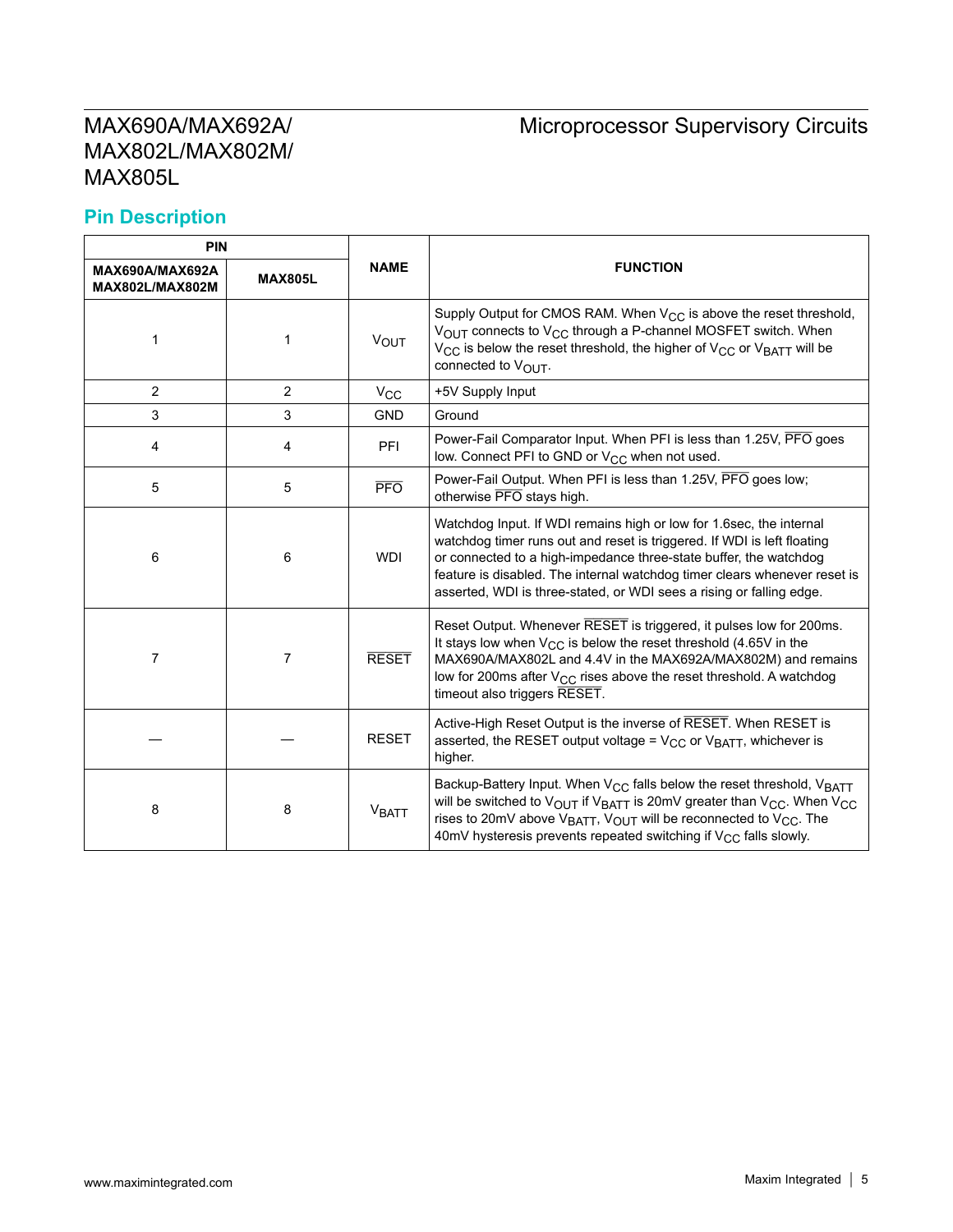

#### **Detailed Description**

#### **Reset Output**

A microprocessor's (μP's) reset input starts the μP in a known state. When the μP is in an unknown state, it should be held in reset. The MAX690A/MAX692A/ MAX802L/MAX802M assert reset during power-up and prevent code execution errors during power-down or brownout conditions.

On power-up, once  $V_{CC}$  reaches 1V, RESET is guaranteed to be a logic low. As  $V_{CC}$  rises, RESET remains low. When  $V_{CC}$  exceeds the reset threshold, an internal timer keeps RESET low for a time equal to the reset pulse width; after this interval, RESET goes high (Figure 2). If a brownout condition occurs (if  $V_{CC}$ dips below the reset threshold), RESET is triggered. Each time RESET is triggered, it stays low for the reset pulse width interval. Any time  $V_{CC}$  goes below the reset threshold, the internal timer restarts the pulse. If a brownout condition interrupts a previously initiated reset pulse, the reset pulse continues for another 200ms. On powerdown, once  $V_{CC}$  goes below the threshold, RESET is guaranteed to be logic low until  $V_{CC}$  droops below 1V.

RESET is also triggered by a watchdog timeout. If a high or low is continuously applied to the WDI pin for 1.6sec, RESET pulses low. As long as RESET is asserted, the

#### Microprocessor Supervisory Circuits



*Figure 1. Block Diagram Figure 2. Timing Diagram*

watchdog timer remains clear. When RESET comes high, the watchdog resumes timing and must be serviced within 1.6sec. If WDI is tied high or low, a RESET pulse is triggered every 1.8s (t<sub>WD</sub> plus t<sub>RS</sub>).

The MAX805L active-high RESET output is the inverse of the MAX690A/MAX692A/MAX802L/MAX802M RESET output, and is guaranteed to be valid with  $V_{CC}$  down to 1.1V. Some μPs, such as Intel's 80C51, require an activehigh reset pulse.

#### **Watchdog Input**

The watchdog circuit monitors the μP's activity. If the μP does not toggle the watchdog input (WDI) within 1.6sec, a reset pulse is triggered. The internal 1.6sec timer is cleared by either a reset pulse or by open circuiting the WDI input. As long as reset is asserted or the WDI input is open circuited, the timer remains cleared and does not count. As soon as reset is released or WDI is driven high or low, the timer starts counting. It can detect pulses as short as 50ns.

#### **Power-Fail Comparator**

The PFI input is compared to an internal 1.25V reference. If PFI is less than 1.25V,  $\overline{PFO}$  goes low. The powerfail comparator is intended for use as an undervoltage detector to signal a failing power supply; it need not be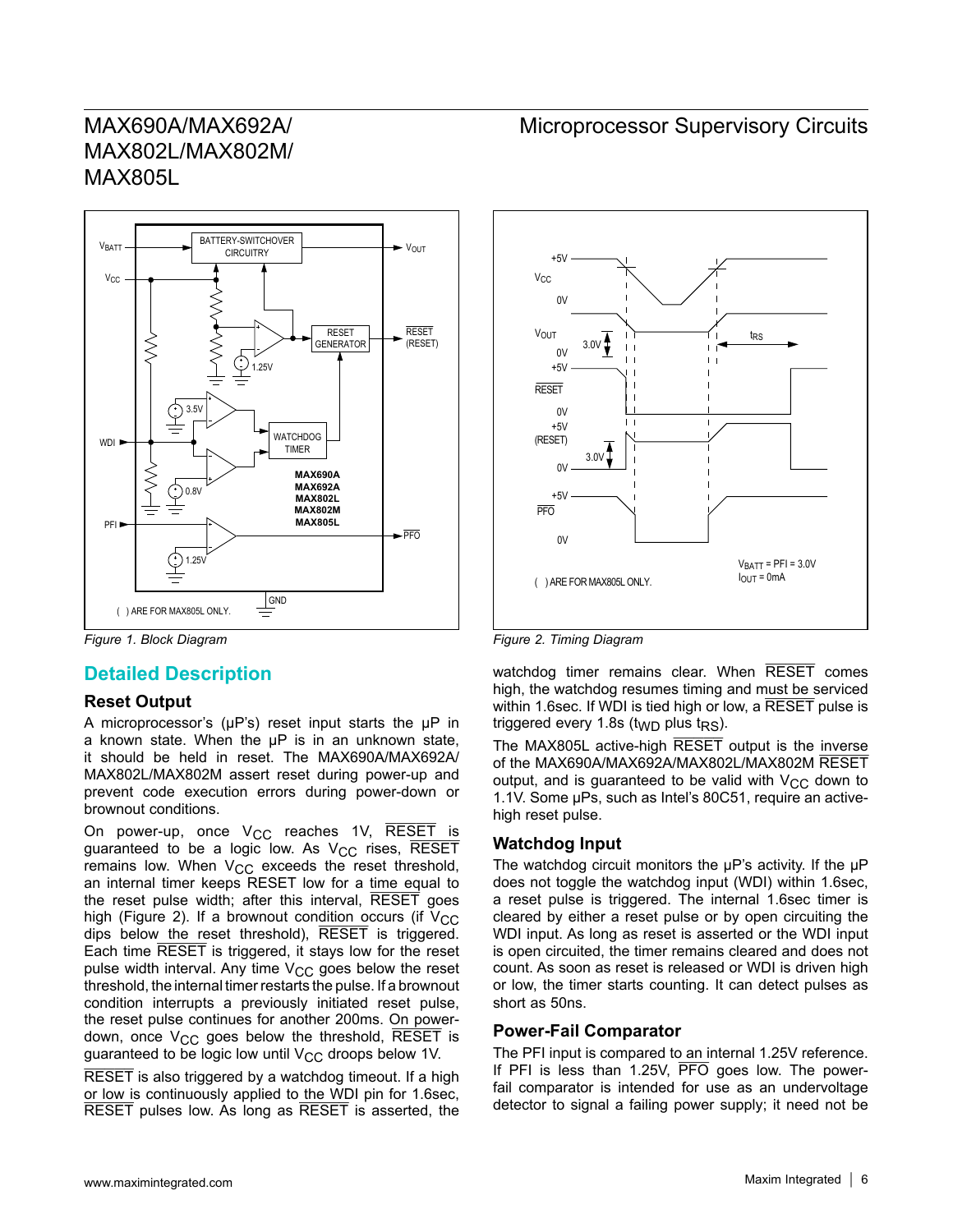

*Figure 3. Backup-Battery Switchover Block Diagram*

dedicated to this function though, as it is completely separate from the rest of the circuitry. The external voltage divider drives PFI to sense the unregulated DC input to the +5V regulator (see *Typical Operating Circuit*). The voltage-divider ratio can be chosen such that the voltage at PFI falls below 1.25V just before the +5V regulator drops out. PFO then triggers an interrupt which signals the μP to prepare for power-down.

To conserve backup-battery power, the power-fail detector comparator is turned off and PFO is forced low when  $V_{\text{BATT}}$  connects to  $V_{\text{OUT}}$ .

#### **Backup-Battery Switchover**

In the event of a brownout or power failure, it may be necessary to preserve the contents of RAM. With a backup battery installed at  $V<sub>BATT</sub>$ , the devices automatically switch RAM to backup power when  $V_{CC}$  fails.

As long as  $V_{CC}$  exceeds the reset threshold,  $V_{OUT}$ connects to V<sub>CC</sub> through a 5Ω PMOS power switch. Once VCC falls below the reset threshold,  $V_{CC}$  or  $V_{BATT}$ (whichever is higher) switches to  $V_{\text{OUT}}$ . Unlike the MAX690/MAX692, the MAX690A/MAX692A/MAX802L/

### Microprocessor Supervisory Circuits



*Figure 4. Using a SuperCap as a Backup Power Source with a MAX690A/MAX802L/MAX805L and a +5V ±5% Supply*

#### **Table 1. Wiper Position and Attenuation**

| <b>SIGNAL</b>    | <b>STATUS</b>                                                                                                    |
|------------------|------------------------------------------------------------------------------------------------------------------|
| $V_{\rm CC}$     | Disconnected from $V_{\Omega I}$ <sub>T</sub>                                                                    |
| V <sub>ΩUT</sub> | Connected to $V_{\text{BATT}}$ through an internal<br>800 PMOS switch                                            |
| VRATT            | Connected to VOUT. Current drawn from<br>the battery is less than 1µA, as long as<br>$V_{CC}$ < $V_{BATT}$ - 1V. |
| PFI              | Power-fail comparator is disabled.                                                                               |
| $\overline{PFO}$ | Logic low                                                                                                        |
| <b>RESET</b>     | Logic low                                                                                                        |
| <b>RESET</b>     | Logic high (MAX805L only)                                                                                        |
| WDI              | Watchdog timer is disabled                                                                                       |

MAX802M/MAX805L don't always connect VBATT to  $V_{\text{OUT}}$  when  $V_{\text{BATT}}$  is greater than  $V_{\text{CC}}$ .  $V_{\text{BATT}}$  connects to V<sub>OUT</sub> (through an 80Ω switch) only when V<sub>CC</sub> is below the reset threshold **and**  $V_{\text{BATT}}$  is greater than  $V_{\text{CC}}$ .

When  $V_{CC}$  exceeds the reset threshold, it is connected to the MAX690A/MAX692A/MAX802L/MAX802M/MAX805L substrate, regardless of the voltage applied to VBATT (Figure 3). During this time, the diode (D1) between V<sub>BATT</sub> and the substrate will conduct current from V<sub>BATT</sub> to  $V_{CC}$  if  $V_{BATT}$  is 0.6V or greater than  $V_{CC}$ .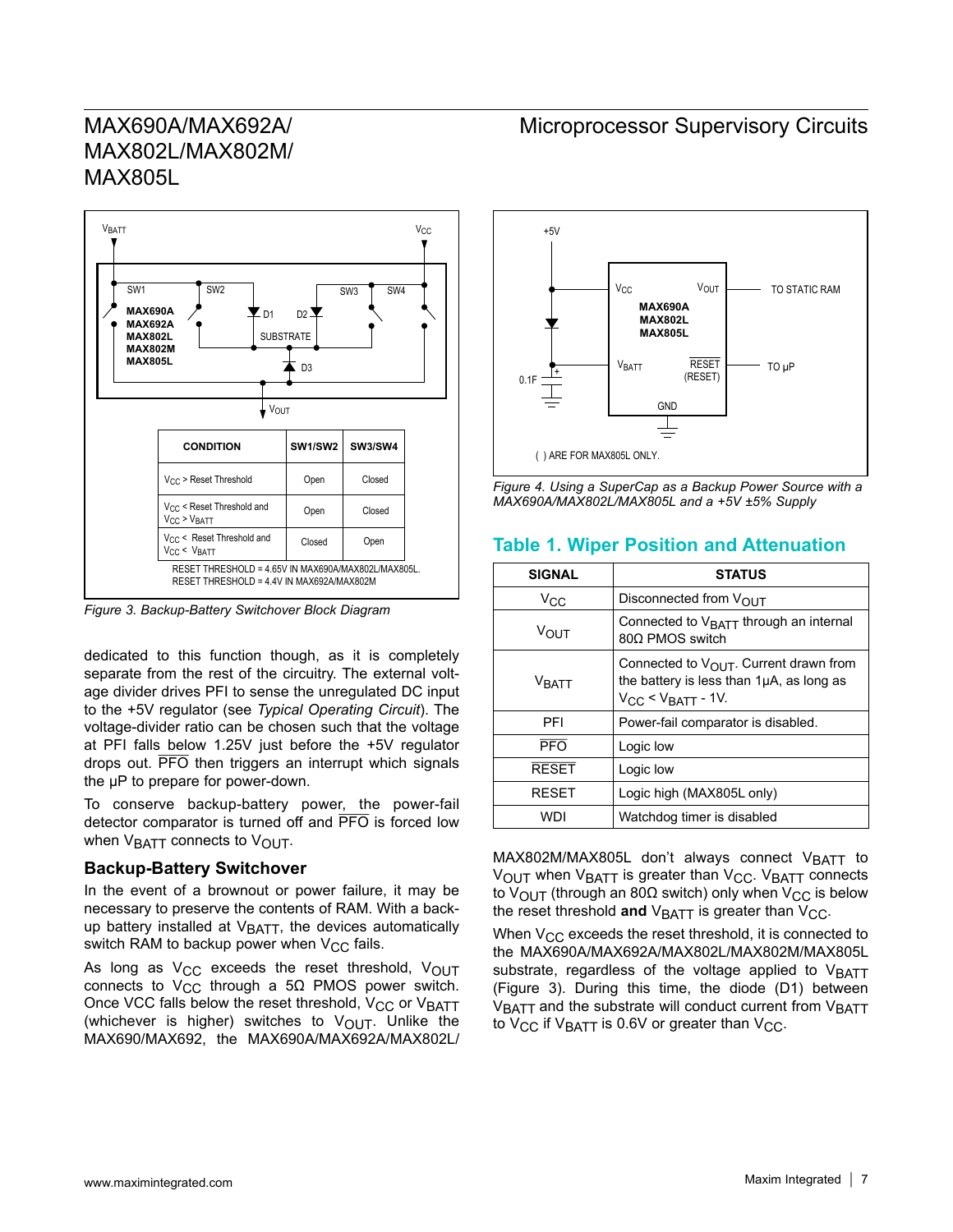

*Figure 5. Using a SuperCap as a Backup Power Source with the MAX692A/MAX802M and a +5V ±10% Supply*

When  $V_{\text{BATT}}$  connects to  $V_{\text{OUT}}$ , backup mode is activated and the internal circuitry is powered from the battery (Table 1). When  $V_{CC}$  is just below  $V_{BATT}$ , the current drawn from  $V_{\text{BATT}}$  is typically 30 $\mu$ A. When  $V_{\text{CC}}$  drops to more than 1V below  $V_{\text{BATT}}$ , the internal switchover comparator shuts off and the supply current falls to less than 1μA.

#### **Applications Information**

#### **Using a SuperCap as a Backup Power Source**

SuperCaps are capacitors with extremely high capacitance values, on the order of 0.1F. Figure 4 shows a SuperCap used as a backup power source. Do not allow the SuperCap's voltage to exceed the maximum reset threshold by more than 0.6V. In Figure 4's circuit, the SuperCap rapidly charges to within a diode drop of  $V_{CC}$ . However, after a long time, the diode leakage current will pull the SuperCap voltage up to  $V_{CC}$ . When using a SuperCap with the MAX690A/MAX802L/MAX805L, V<sub>CC</sub> may not exceed  $4.75V + 0.6V = 5.35V$ .

Use the SuperCap circuit of Figure 5 with a MAX692A or MAX802M and a ±10% supply. This circuit ensures that the SuperCap only charges to  $V_{CC}$  - 0.5V. At the maximum  $V_{CC}$  of 5.5V, the SuperCap charges up to 5.0V, only 0.5V above the maximum reset threshold—well within the requisite 0.6V.

### Microprocessor Supervisory Circuits



*Figure 6. Adding Hysteresis to the Power-Fail Comparator*

#### **Table 2. Allowable Backup-Battery Voltages**

(see *Using a SuperCap as a Backup Power Source* section for use with a SuperCap)

| <b>PART NO.</b>             | <b>MAXIMUM BACKUP-BATTERY</b><br><b>VOLTAGE (V)</b> |
|-----------------------------|-----------------------------------------------------|
| MAX690A/<br>MAX802L/MAX805L | 4.80                                                |
| MAX692A/<br>MAX802M         | 4.55                                                |

#### **Allowable Backup Power-Source Batteries**

Lithium batteries work very well as backup batteries due to very low self-discharge rates and high energy density. Single lithium batteries with open-circuit voltages of 3.0V to 3.6V are ideal. Any battery with an opencircuit voltage less than the minimum reset threshold plus 0.3V can be connected directly to the  $V_{\text{BATT}}$  input of the MAX690A/MAX692A/MAX802L/MAX802M/MAX805L with no additional circuitry (see the *Typical Operating Circuit*). However, batteries with open-circuit voltages that are greater **cannot** be used for backup, as current is sourced into the substrate through the diode (D1 in Figure 3) when  $V_{CC}$  is close to the reset threshold.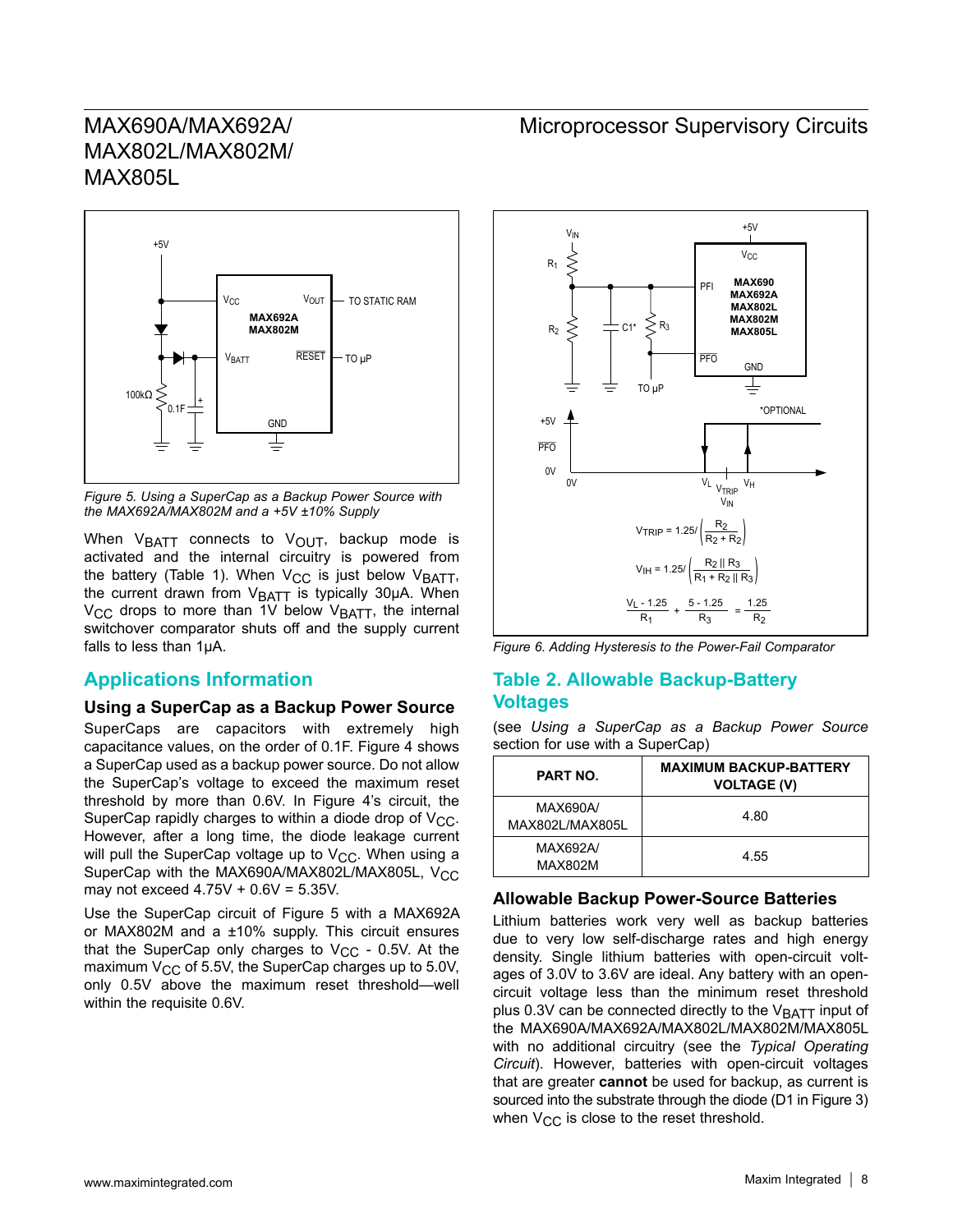#### **Operation Without a Backup Power Source**

If a backup power source is not used, ground VBATT and connect  $V_{\text{OUT}}$  to  $V_{\text{CC}}$ . Since there is no need to switch over to any backup power source,  $V_{\text{OUT}}$  does not need to be switched. A direct connection to  $V_{CC}$  eliminates any voltage drops across the switch which may push  $V_{\text{OUT}}$ below  $V_{CC}$ .

#### **Replacing the Backup Battery**

The backup battery can be removed while  $V_{CC}$  remains valid, without danger of triggering RESET/RESET. As long as  $V_{CC}$  stays above the reset threshold, batterybackup mode cannot be entered. In other switchover ICs where battery-backup mode is entered whenever  $V<sub>BATT</sub>$ gets close to  $V_{CC}$ , an unconnected  $V_{BAT}$  pin accumulates leakage charge and triggers RESET/RESET in error.

#### **Adding Hysteresis to the Power-Fail Comparator**

Hysteresis adds a noise margin to the power-fail comparator and prevents repeated triggering of PFO when  $V_{1N}$  is close to its trip point. Figure 6 shows how to



*Figure 7. Monitoring a Negative Voltage*

### Microprocessor Supervisory Circuits

add hysteresis to the power-fail comparator. Select the ratio of  $R_1$  and  $R_2$  such that PFI sees 1.25V when V<sub>IN</sub> falls to its trip point ( $V_{TRIP}$ ). R<sub>3</sub> adds the hysteresis. It will typically be an order of magnitude greater than  $R_1$  or  $R_2$ (about 10 times either  $R_1$  or  $R_2$ ). The current through  $R_1$ and  $R_2$  should be at least 1µA to ensure that the 25nA (max) PFI input current does not shift the trip point.  $R_3$ should be larger than 10kΩ so it does not load down the PFO pin. Capacitor C1 adds additional noise rejection.

#### **Monitoring a Negative Voltage**

The power-fail comparator can be used to monitor a negative supply rail using the circuit of Figure 7. When the negative rail is good (a negative voltage of large magnitude), PFO is low. When the negative rail is degraded (a negative voltage of lesser magnitude), PFO goes high. This circuit's accuracy is affected by the PFI threshold tolerance, the  $V_{CC}$  line, and the resistors.

#### **Interfacing to μPs with Bidirectional Reset Pins**

μPs with bidirectional reset pins, such as the Motorola 68HC11 series, can contend with the MAX690A/MAX692A/ MAX802L/MAX802M RESET output. If, for example, the RESET output is driven high and the μP wants to pull it low, indeterminate logic levels may result. To correct this, connect a 4.7kΩ resistor between the RESET output and the μP reset I/O, as in Figure 8. Buffer the RESET output to other system components.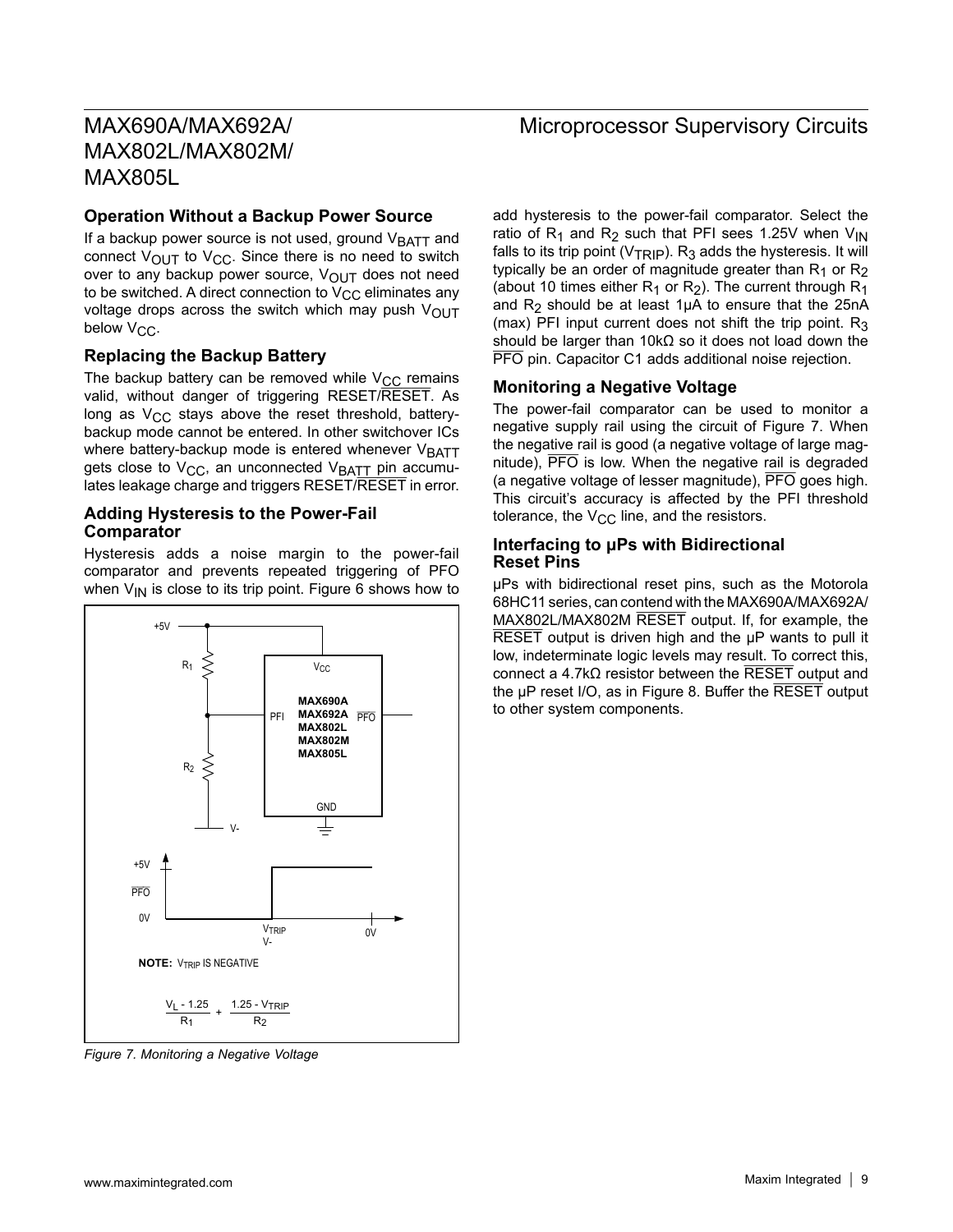

*Figure 8. Interfacing to μPs with Bidirectional Reset I/O*

# Microprocessor Supervisory Circuits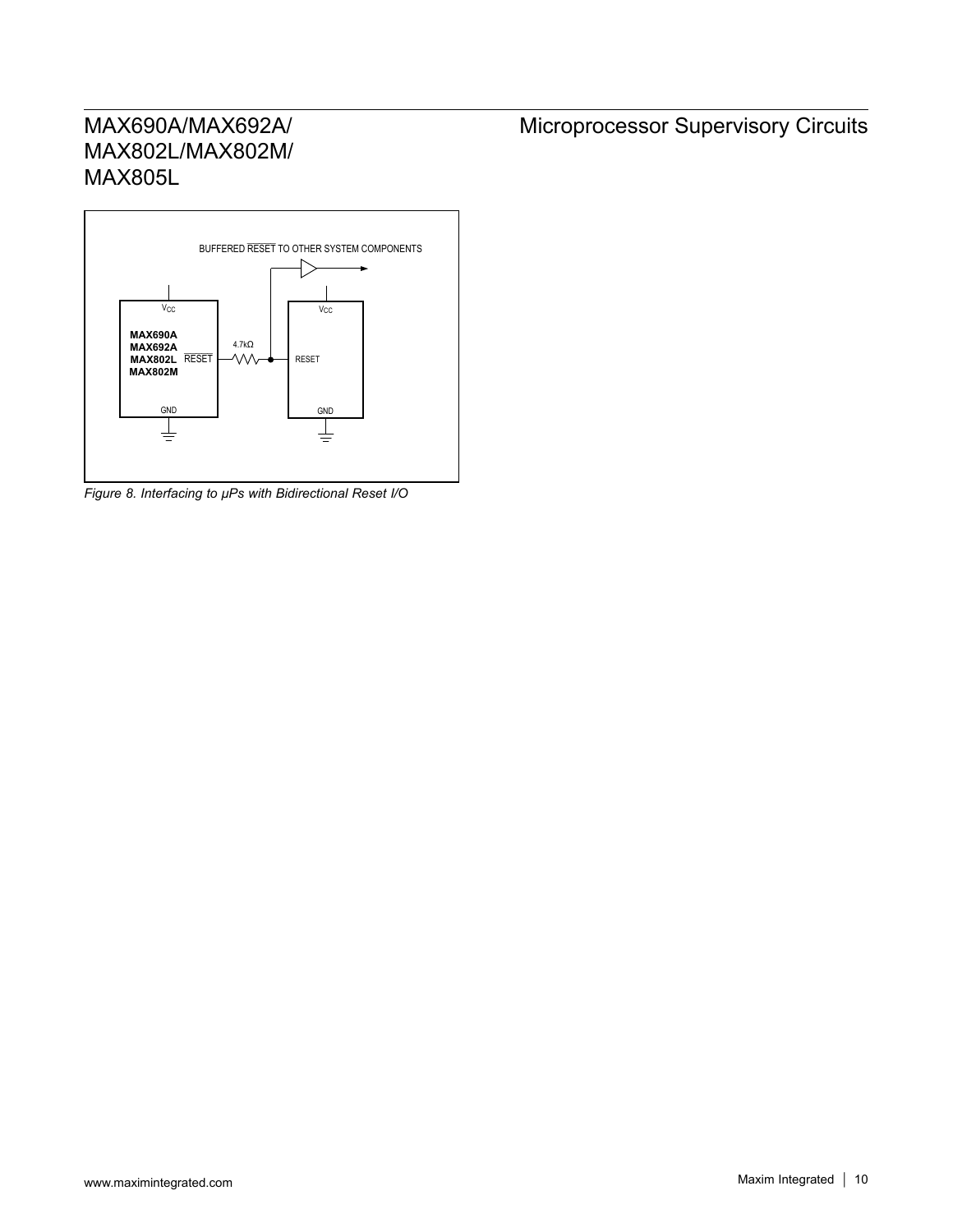# Microprocessor Supervisory Circuits

## **μP Supervisory Circuits**

| Part<br><b>Number</b><br>MAX690A/692A | Nominal<br>Reset<br><b>Threshold</b><br>(V)<br>4.65/4.40 | <b>Minimum</b><br><b>Reset</b><br><b>Pulse</b><br>Width<br>(ms)<br>140 | Nominal<br>Watchdog<br><b>Timeout</b><br>Period<br>(s)<br>1.6 | Backup-<br><b>Battery</b><br><b>Switch</b><br>✓ | $CE -$<br>Write<br><b>Protect</b> | Power-<br>Fail<br>Comparator<br>$\checkmark$ | Manual-<br>Reset<br>Input | Watch-<br>dog<br>Output | Low-<br>Line<br>Output | Active-<br>High<br>Reset | Battery-<br>On<br>Output |
|---------------------------------------|----------------------------------------------------------|------------------------------------------------------------------------|---------------------------------------------------------------|-------------------------------------------------|-----------------------------------|----------------------------------------------|---------------------------|-------------------------|------------------------|--------------------------|--------------------------|
| MAX691A/693A                          | 4.65/4.40                                                | 140/adj.                                                               | 1.6/adi.                                                      | $\checkmark$                                    | $\sqrt{10}$ ns                    | $\checkmark$                                 |                           | $\checkmark$            | $\checkmark$           | $\checkmark$             | $\checkmark$             |
| <b>MAX696</b>                         | Adj.                                                     | $35/a$ dj.                                                             | 1.6/adi.                                                      | $\checkmark$                                    |                                   | $\checkmark$                                 |                           | $\checkmark$            | $\checkmark$           | $\checkmark$             | $\checkmark$             |
| <b>MAX697</b>                         | Adj.                                                     | 35/adj.                                                                | $1.6$ /adj.                                                   |                                                 | $\checkmark$                      | $\checkmark$                                 |                           | $\checkmark$            | $\checkmark$           | $\checkmark$             |                          |
| <b>MAX700</b>                         | 4.65/adj.                                                | 200                                                                    | $\qquad \qquad -$                                             |                                                 |                                   |                                              | $\checkmark$              |                         |                        | $\checkmark$             |                          |
| MAX703/704                            | 4.65/4.40                                                | 140                                                                    | $\overline{\phantom{0}}$                                      | $\checkmark$                                    |                                   | $\checkmark$                                 | $\checkmark$              |                         |                        |                          |                          |
| MAX705/706                            | 4.65/4.40                                                | 140                                                                    | 1.6                                                           |                                                 |                                   | $\checkmark$                                 | $\checkmark$              | $\checkmark$            |                        |                          |                          |
| MAX706P                               | 2.63                                                     | 140                                                                    | 1.6                                                           |                                                 |                                   | $\checkmark$                                 | $\checkmark$              | $\checkmark$            |                        | $\checkmark$             |                          |
| MAX706R/S/T                           | 2.63/2.93/<br>3.08                                       | 140                                                                    | 1.6                                                           |                                                 |                                   | $\checkmark$                                 | ✓                         | $\checkmark$            |                        |                          |                          |
| MAX707/708                            | 4.65/4.40                                                | 140                                                                    | $\qquad \qquad -$                                             |                                                 |                                   | $\checkmark$                                 | $\checkmark$              |                         |                        | $\checkmark$             |                          |
| MAX708R/S/T                           | 2.63/2.93/<br>3.08                                       | 140                                                                    | $\overline{\phantom{m}}$                                      |                                                 |                                   | $\checkmark$                                 | $\checkmark$              |                         |                        | $\checkmark$             |                          |
| <b>MAX709L/M/</b><br>R/S/T            | 4.65/4.40/<br>2.63/2.93/3.08                             | 140                                                                    |                                                               |                                                 |                                   |                                              |                           |                         |                        |                          |                          |
| <b>MAX791</b>                         | 4.65                                                     | 140                                                                    | $\mathbf{1}$                                                  | $\checkmark$                                    | $\checkmark$ /10ns                | $\checkmark$                                 | $\checkmark$              | $\checkmark$            | $\checkmark$           | $\checkmark$             | $\checkmark$             |
| MAX792L/M/<br>R/S/T                   | 4.65/4.40/<br>2.63/2.93/3.08                             | 140                                                                    | $\mathbf{1}$                                                  |                                                 | $\checkmark$ /10ns                | $\checkmark$                                 | $\checkmark$              | $\checkmark$            | $\checkmark$           | $\checkmark$             |                          |
| <b>MAX800L/M</b>                      | 4.60/4.40                                                | 140                                                                    | 1.6/adi.                                                      | $\checkmark$                                    | $\checkmark$ /10ns                | $\sqrt{1\pm2\%}$                             |                           | $\checkmark$            | $\checkmark$           | $\checkmark$             | $\checkmark$             |
| MAX802L/M                             | 4.60/4.40                                                | 140                                                                    | 1.6                                                           | $\checkmark$                                    |                                   | $\sqrt{1\pm2\%}$                             |                           |                         |                        |                          |                          |
| <b>MAX805L</b>                        | 4.65                                                     | 140                                                                    | 1.6                                                           | ✓                                               |                                   | $\checkmark$                                 |                           |                         |                        | $\checkmark$             |                          |
| <b>MAX813L</b>                        | 4.65                                                     | 140                                                                    | 1.6                                                           |                                                 |                                   | $\checkmark$                                 | $\checkmark$              | $\checkmark$            |                        | $\checkmark$             |                          |
| MAX820L/M/<br>R/S/T                   | 4.65/4.40/<br>2.63/2.93/3.08                             | 140                                                                    | $\mathbf{1}$                                                  |                                                 | $\checkmark$ /10ns                | $\sqrt{1\pm2\%}$                             | ✓                         | $\checkmark$            | $\checkmark$           | $\checkmark$             |                          |
| MAX1232                               | 4.37/4.62                                                | 250                                                                    | 0.15/0.60/1.2                                                 |                                                 |                                   |                                              | $\checkmark$              |                         |                        | $\checkmark$             |                          |
| MAX1259                               | -                                                        | -                                                                      |                                                               | $\checkmark$                                    |                                   | $\checkmark$                                 |                           |                         |                        |                          |                          |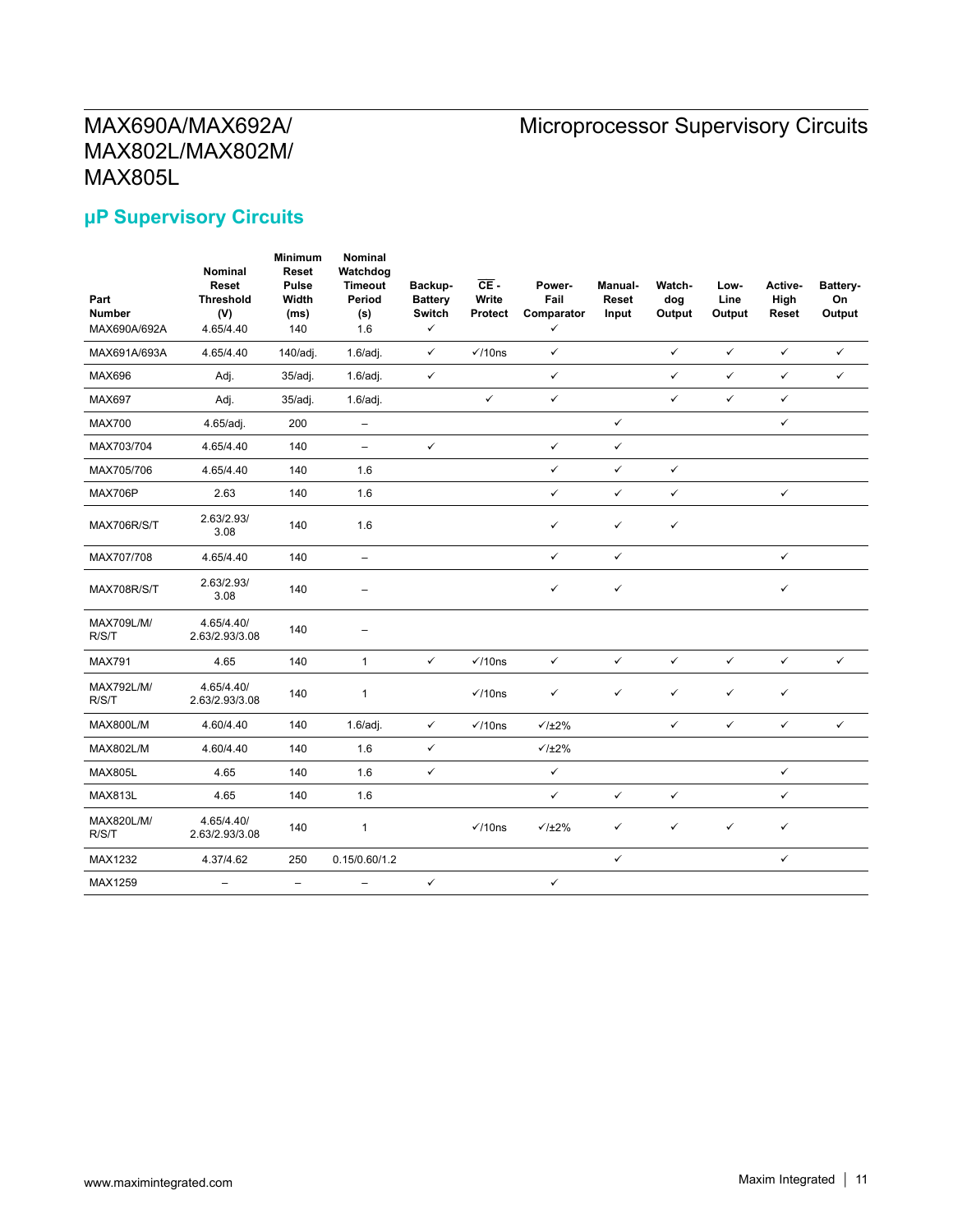# MAX690A/MAX692A/ MAX802L/MAX802M/ MAX805L

### **Ordering Information (continued)**

| <b>PART</b>       | <b>TEMP RANGE</b>                     | <b>PIN-PACKAGE</b> |
|-------------------|---------------------------------------|--------------------|
| MAX692ACPA        | $0^{\circ}$ C to +70 $^{\circ}$ C     | 8 Plastic DIP      |
| MAX692ACSA        | $0^{\circ}$ C to +70 $^{\circ}$ C     | 8 SO               |
| MAX692AC/D        | $0^{\circ}$ C to +70 $^{\circ}$ C     | Dice*              |
| MAX692AEPA        | -40°C to +85°C                        | 8 Plastic DIP      |
| MAX692AFSA        | -40°C to +85°C                        | 8 SO               |
| MAX692AMJA        | -55 $^{\circ}$ C to +125 $^{\circ}$ C | 8 CERDIP**         |
| MAX802LCPA        | $0^{\circ}$ C to +70 $^{\circ}$ C     | 8 Plastic DIP      |
| <b>MAX802LCSA</b> | $0^{\circ}$ C to +70 $^{\circ}$ C     | 8 SO               |
| <b>MAX802LEPA</b> | -40 $^{\circ}$ C to +85 $^{\circ}$ C  | 8 Plastic DIP      |
| MAX802LESA        | -40 $^{\circ}$ C to +85 $^{\circ}$ C  | 8 SO               |
| MAX802MCPA        | $0^{\circ}$ C to +70 $^{\circ}$ C     | 8 Plastic DIP      |
| MAX802MCSA        | $0^{\circ}$ C to +70 $^{\circ}$ C     | 8 SO               |
| MAX802MFPA        | $-40^{\circ}$ C to $+85^{\circ}$ C    | 8 Plastic DIP      |
| MAX802MFSA        | -40 $^{\circ}$ C to +85 $^{\circ}$ C  | 8 SO               |
| MAX805LCPA        | $0^{\circ}$ C to +70 $^{\circ}$ C     | 8 Plastic DIP      |
| MAX805LCSA        | $0^{\circ}$ C to +70 $^{\circ}$ C     | 8 SO               |
| MAX805LC/D        | $0^{\circ}$ C to +70 $^{\circ}$ C     | Dice*              |
| MAX805LEPA        | -40 $^{\circ}$ C to +85 $^{\circ}$ C  | 8 Plastic DIP      |
| MAX805LESA        | -40 $^{\circ}$ C to +85 $^{\circ}$ C  | 8 SO               |
| MAX805LMJA        | -55 $^{\circ}$ C to +125 $^{\circ}$ C | 8 CERDIP**         |

*\*Dice are specified at TA = +25°C*

*\*\*Contact factory for availability and processing to MIL STD-883. Devices in PDIP and SO packages are available in both leaded and lead(Pb)-free packaging. Specify lead free by adding the + symbol at the end of the part number when ordering. Lead free not available for CERDIP package.*

### **Chip Topography**



( ) ARE FOR MAX805L ONLY. TRANSISTOR COUNT: 573; SUBSTRATE MUST BE LEFT UNCONNECTED.

### **Package Information**

For the latest package outline information and land patterns, go to <www.maximintegrated.com/packages>. Note that a "+", "#", or "-" in the package code indicates RoHS status only. Package drawings may show a different suffix character, but the drawing pertains to the package regardless of RoHS status.

| <b>PACKAGE</b><br><b>TYPE</b> | <b>PACKAGE e</b><br><b>CODE</b> | <b>OUTLINE</b><br>NO. | <b>LAND</b><br><b>PATTERN NO.</b> |
|-------------------------------|---------------------------------|-----------------------|-----------------------------------|
| 8 PDIP                        | P8+1                            | 21-0043               |                                   |
| 8 CDIP                        | $J8+2$                          | 21-0045               |                                   |
| 8 SOIC                        | $S8+2$                          | 21-0041               | 90-0096                           |